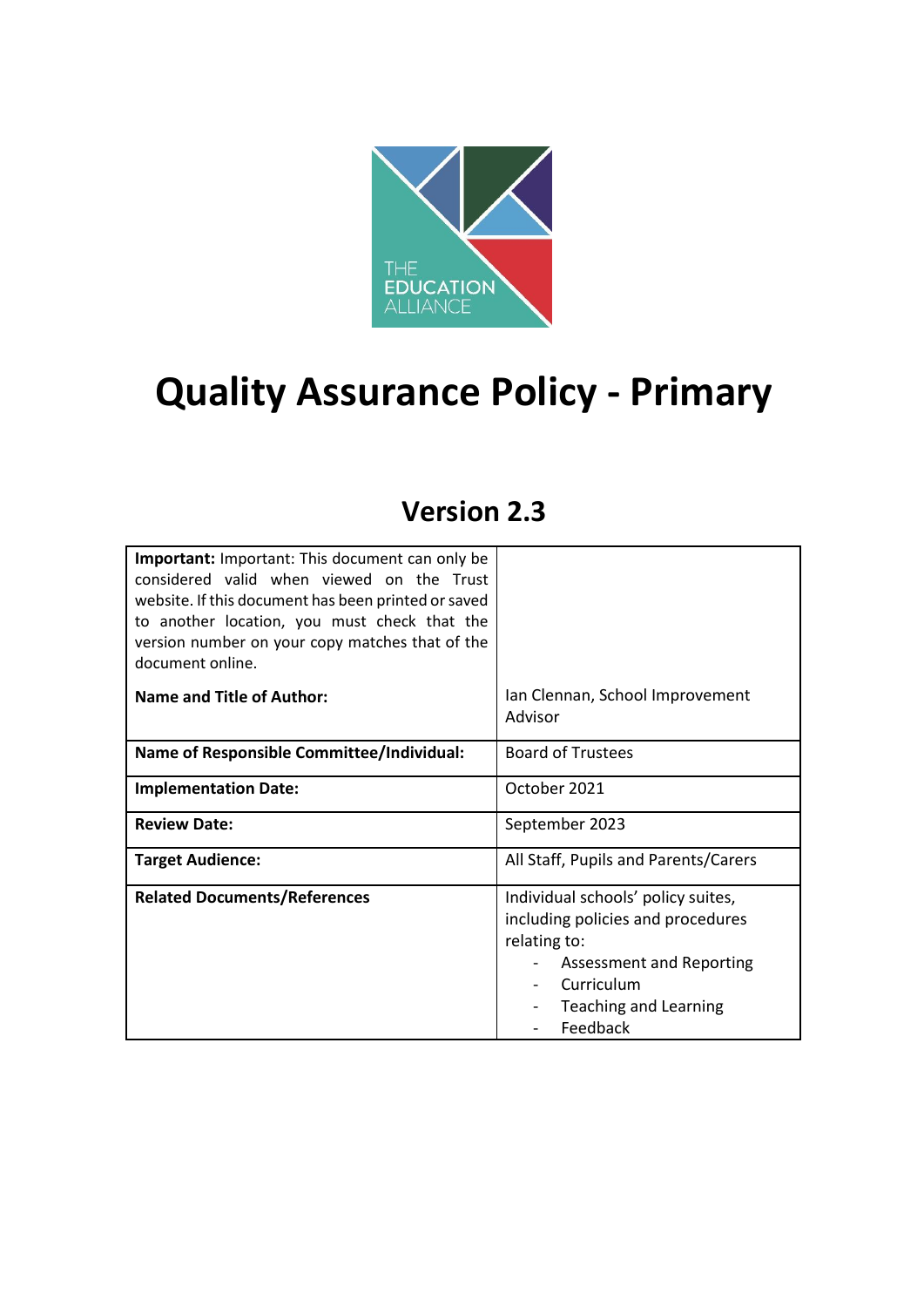#### **CONTENTS**

| 1. AIM                                                              |        |
|---------------------------------------------------------------------|--------|
| 2. INTRODUCTION                                                     |        |
| 3. PROCESSES AND METHODS<br>• Trust Processes<br>• School Processes | h<br>h |

**Page**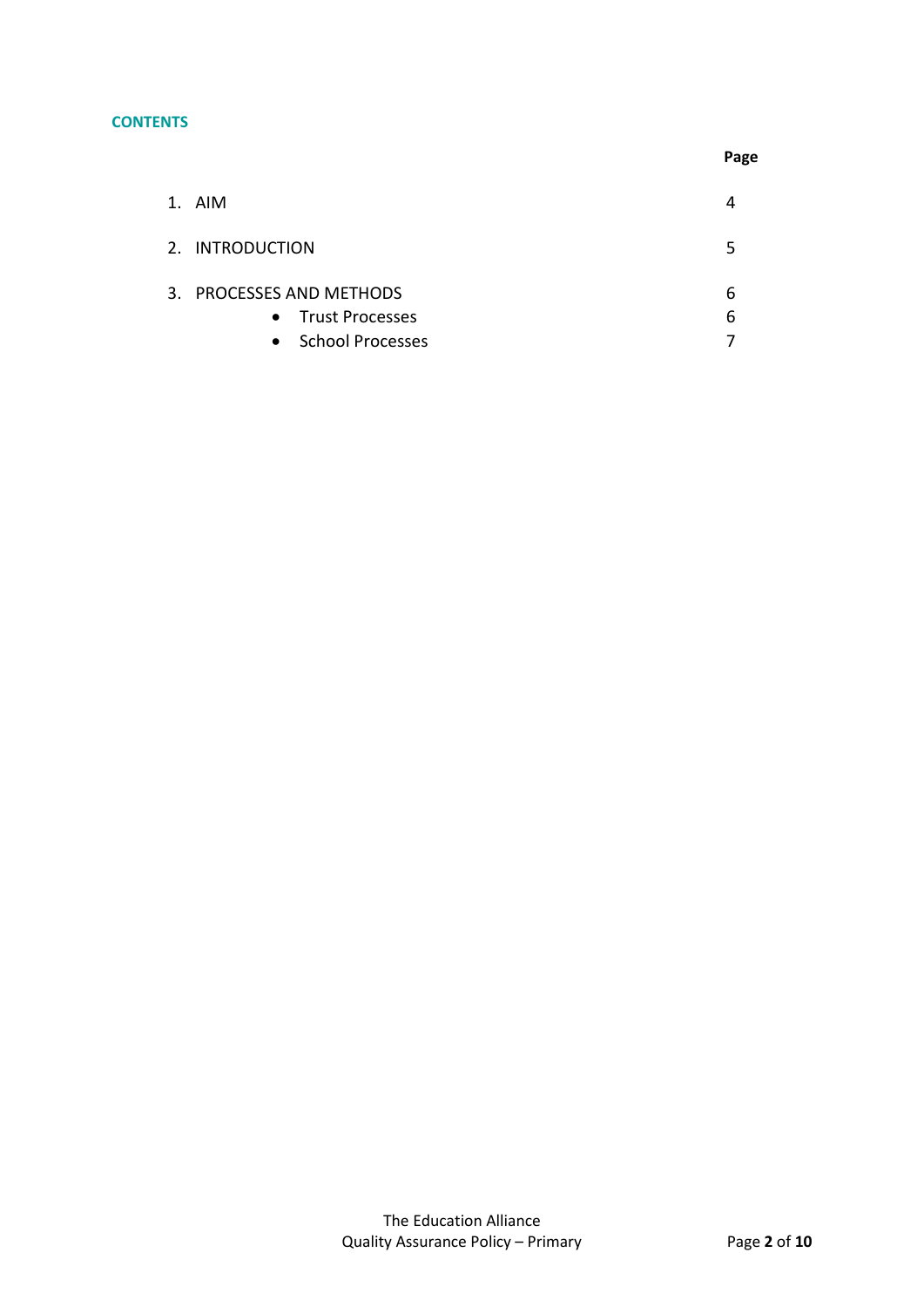# **1. AIM**

To ensure a coherent, comprehensive and efficient quality assurance cycle that underpins all school planning and supports classroom teachers, school leaders, Local Governors and Trustees in achieving consistently outstanding performance in all areas of school life across all trust schools.

#### **Key principles:**

We have developed our quality assurance cycle so that it is:

- comprehensive, consistent and accurate;
- efficient, transparent and understood by range of audiences;
- based on effective and sensible use of evidence;

#### Furthermore that it:

- evaluates performance around all aspects of the quality of education in schools
- is not onerous and does not significantly increase workload
- shares responsibility among all teaching staff;

And above all it:

leads to actions that improve outcomes for all pupils.

#### **Outcomes:**

Self-evaluation is an ongoing cycle that is inseparable from school planning and performance management; it is summarised in a Self-Evaluation Summary (SES) document, in the CEO's reports to Trustees and Headteacher's Report to Local Governors.

School leaders are secure in their judgements of all aspects of school performance, including the areas defined in the Ofsted Framework for Inspection. Leaders use the Inspection Data Summary Report (IDSR) to analyse any strengths and areas for development.

Judgements of performance draw on a wide range of evidence; they are robust, well-documented and consistent across all subjects and areas of school; they provide evidence for tackling underperformance and underachievement.

Quality assurance identifies and celebrates a wide range of achievements of both pupils and staff.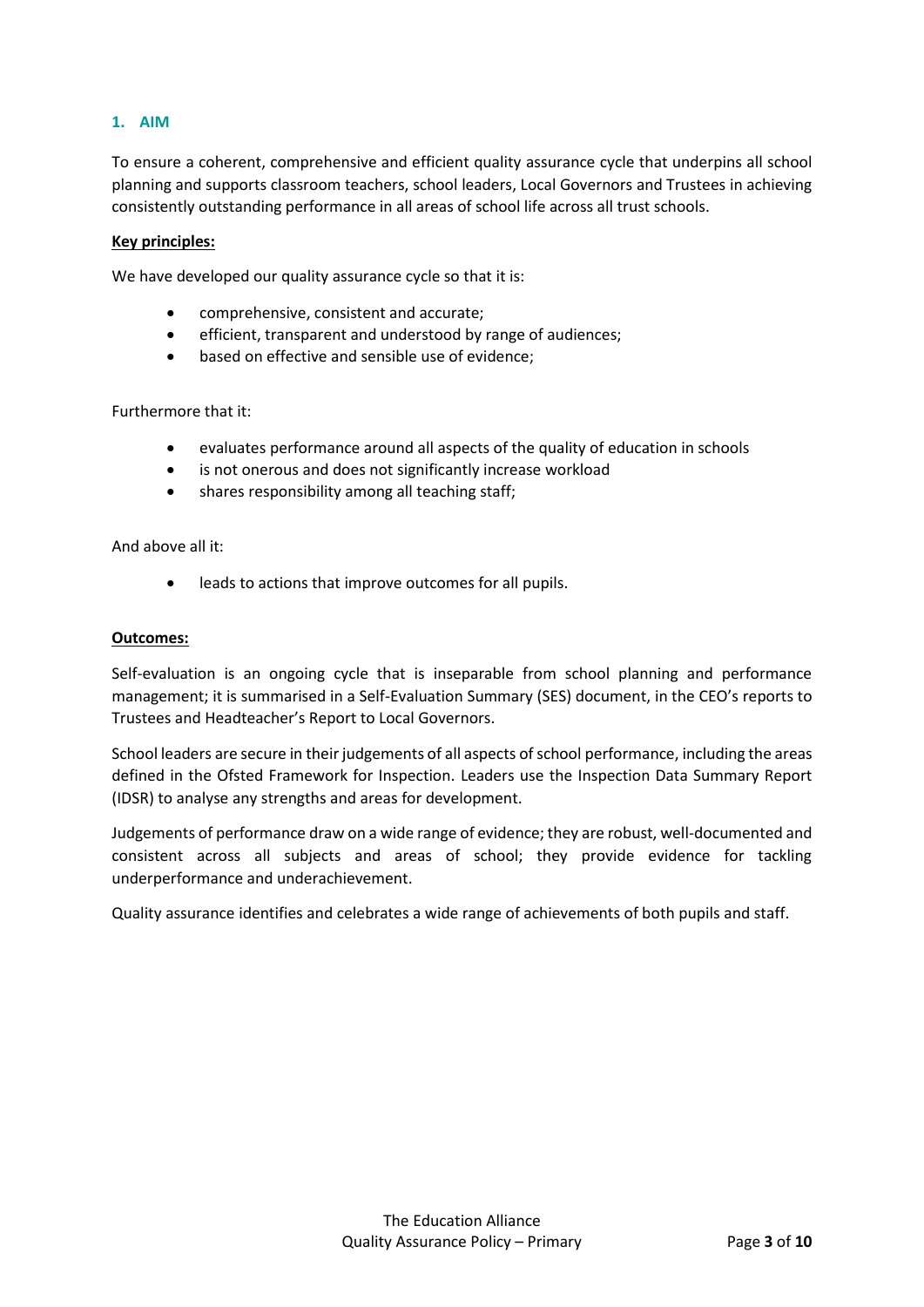#### **2. INTRODUCTION**

This document describes the quality assurance processes, outcomes and actions that are used in the trust and its schools' annual cycles of review, the summary of which underpins the judgements in each school's Self Evaluation Summary (SES). There is a trust-wide monitoring and reporting cycle and each school has a school improvement entitlement which is dependent on a school's capacity for selfimprovement and for contributing to the improvement of other schools.

Each school's SES will be updated as necessary, to reflect an up-to-date view of the school and the judgements made in it will inform whole school and subject planning, individual performance management and whole school and individual training priorities.

Trustees have oversight of the performance of each school and Local Governing Bodies have more detailed understanding of the strengths and areas for development for individual school.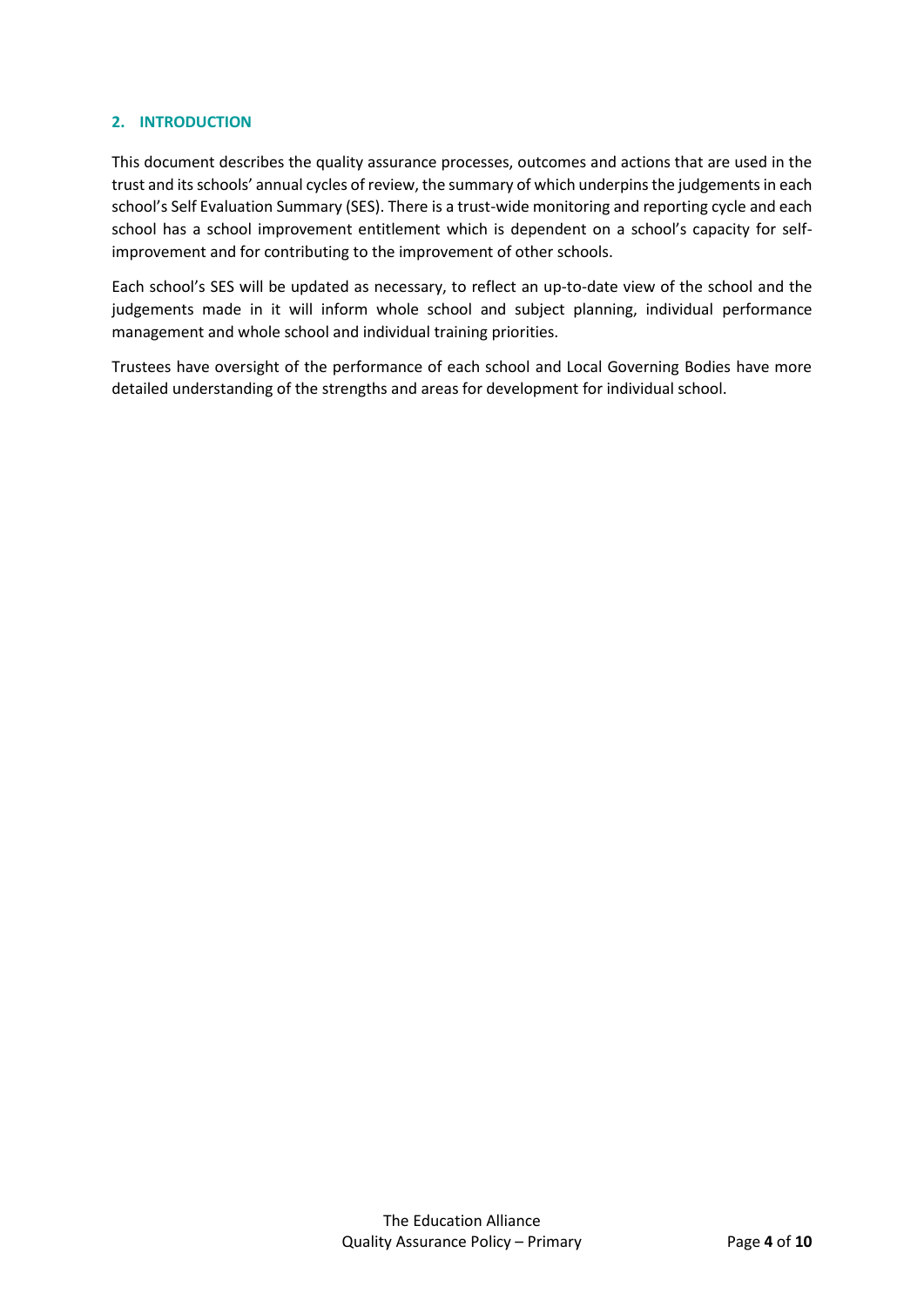#### **3. PROCESSES AND METHODS**

The following practices specify how quality assurance will take place and each has a recording and checking procedure that will build into a body of evidence to support the school's judgements in the SES. The list is followed by individual descriptions that detail the process, the expectations of the staff involved and the responsibility for ensuring the rigour and effectiveness of the process.

Trust Processes

- Trust Key Performance Indicators (KPIs)
- Chief Executive Officer's Report to Trustees
- CEO Visits
- Core School Information (CSI)
- **•** Trust Development Plan
- Improvement Partner Visits
- **•** Trust Reviews

# School Processes

- School performance data
- Inspection Data Summary Report
- Headteacher Report to Governors
- Self-Evaluation Summary (SES)
- Quality of Education Summary documentation
- Presentation to Governors
- Work sample
- Classroom observations (for example, Early Careers Teachers)
- Floodlighting/Spotlighting
- Staff Development Time
- Performance development (PD)
- Parent and carer voice
- Pupil voice

The CEO, with the Executive Principal and Headteacher, will produce an annual monitoring & evaluation plan and calendar with key responsibilities and dates.

# **TRUST PROCESSES**

# **Trust KPIs**

Sets of key data about each school's performance are collated 6 times each year. The purpose of the KPI document is to enable the Trustees to monitor the comparative performance of each school across a range of measures. This provides early warning of any interventions that may be required across the trust that have not been identified through other processes of monitoring and evaluation. Trust KPIs are reported to Trustees as part of the Chief Executive Officer's Report to Trustees. The CEO, Executive Principal, Headteachers and Central Trust Team can monitor KPIs daily, weekly or at any given interval.

# **Chief Executive Officer's Report to Trustees**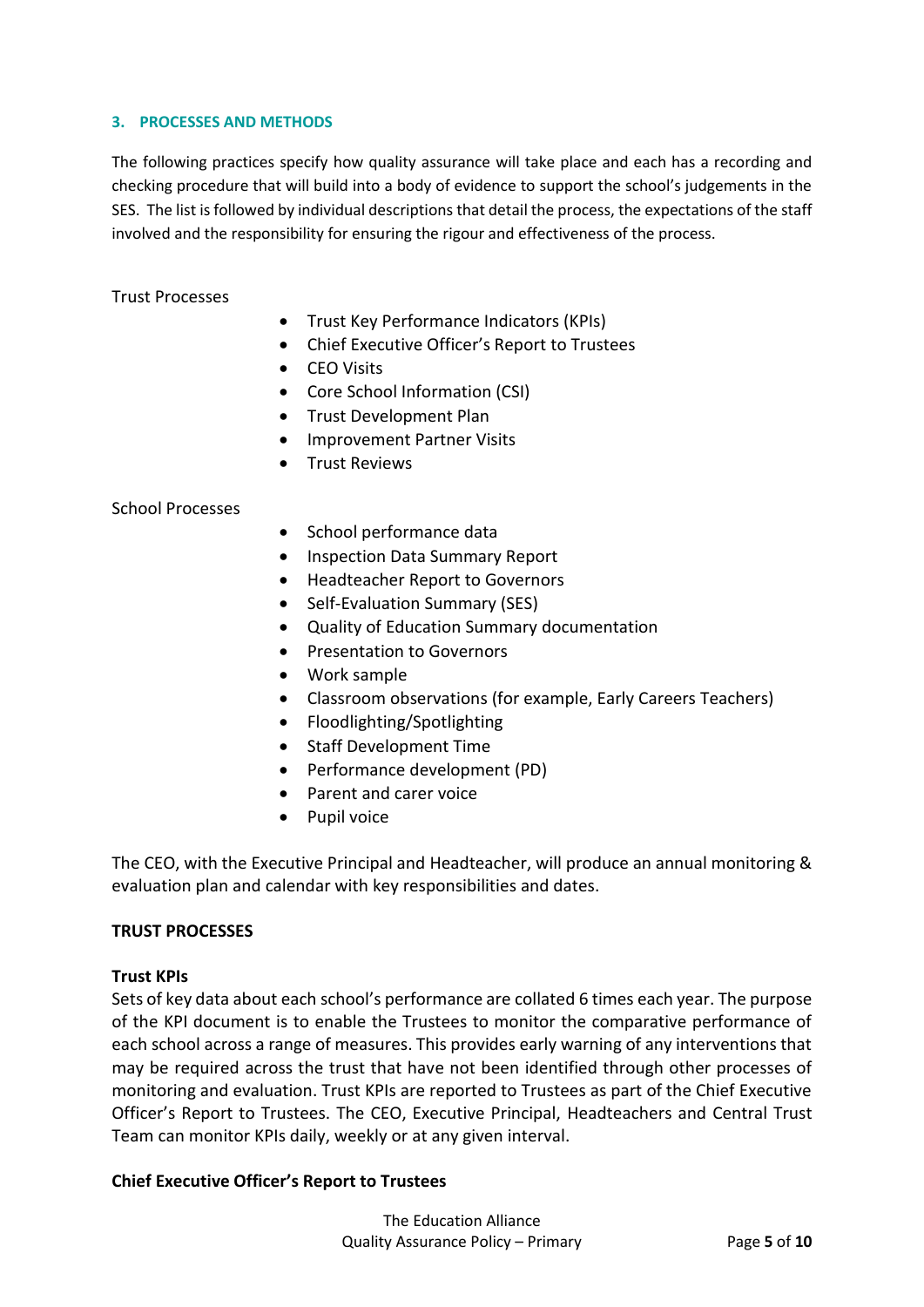Following the collection of Trust KPIs, The CEO meets with the Headteachers to scrutinise the data. The CEO RAG rates each area and reports to Trustees.

## **CEO Visits**

The CEO undertakes three formal QA visits per year to each school. Visits will typically take half a day. The purposes of the visits are to scrutinise data, review the school improvement plan, meet staff, review and agree trust support and undertake any other QA activity the CEO or Headteacher deems relevant.

#### **Core School Information**

Every week, each school produces a CSI sheet with key information from that week. The Headteacher presents and analysis the data and highlights key issues and immediate actions required. The CSI sheet is submitted to the CEO and is scrutinised by the trust team. The CSI is used to identify any emerging issues and to ensure trust capacity is focused in the right areas.

#### **Trust Development Plan**

This is a plan that indicates the long-term priorities for the trust identified as a result of internal and external monitoring and national and regional developments. Broad development themes are decided at trust team and executive board levels and objectives are produced by members of those teams reflecting their individual responsibilities. The CEO has responsibility for the implementation and review of the plan.

The Trust Development Plan will be reviewed at Trustees' meetings, with updates on actions and impacts. At the end of each year new objectives may be set and any still on going from the previous plan will be carried forward or subsumed in the new objectives.

#### **Improvement Partner**

The trust has an Improvement Partner for each phase – primary and secondary. The Improvement Partner is external to the trust and is an NLE or LLE. The Improvement Partner undertakes a minimum of one visit each year to each school in the autumn term. The purpose of the visit is to scrutinise performance data from end of key stage exams, to review draft School Development Plans and to provide support and challenge to the Headteacher.

#### **SCHOOL PROCESSES**

#### **School Performance Data**

Sets of key data about each school's performance are collated following each data collection and a data pack is produced. The purpose of the data set is to enable school leaders to identify trends in achievement, teaching, behaviour, attendance and punctuality by comparing data to similar periods in previous years. This provides early warning of any interventions that may be required that have not been identified through other processes of monitoring and evaluation.

# **Headteacher Report and Governors' Monitoring and Evaluation**

Regular scrutiny of all aspects of the school is carried out by local governors through regular reports, presentations and link visits to the school. These are ratified in full governors'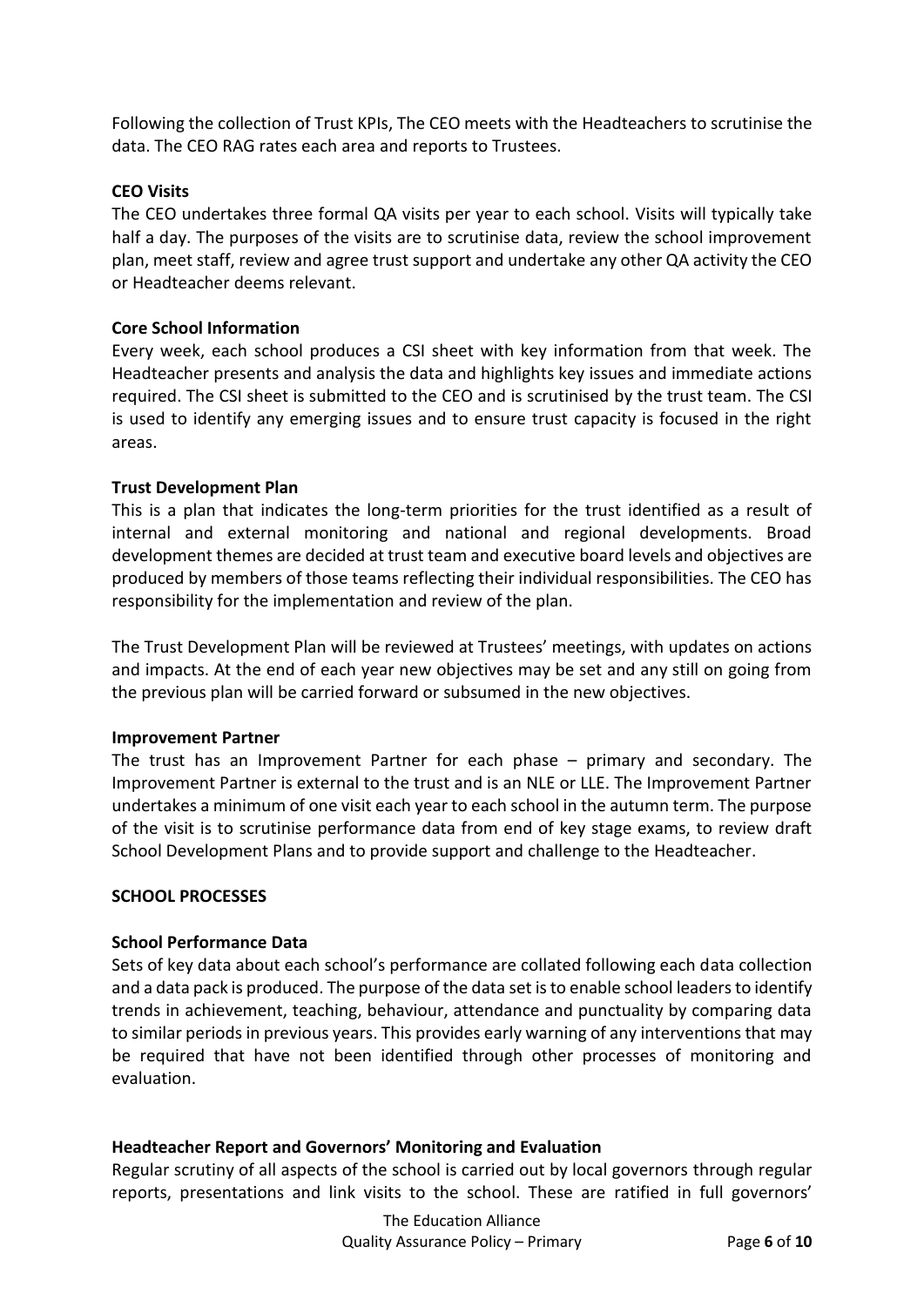meetings four times per year. Governors also receive a Headteacher Report three times each year. The report analyses all areas of school performance and summarises evidence from all quality assurance processes. Governors also monitor performance through subject presentations to Governors and through the work of designated governors for Child Protection, Looked After Children, Pupil Premium, SEND and Inclusion and monitoring and evaluation.

# **Self-Evaluation Summary**

The SES is the single central document that summarises evidence from all monitoring and evaluation processes and provides a judgement on the school's performance in terms of quality of education, behaviour and attitudes, personal development and leadership and management. The judgements made in it inform whole school and area planning (e.g. subject level) and whole school training priorities.

# **School Development Plan**

This plan that indicates the long-term priorities for the school identified as a result of internal and external monitoring and national and regional developments. Common priorities across a school or group of schools may be decided at trust or SLT levels

It is essential that trust, school and area-level planning makes effective use of evidence of what is likely to have the greatest impact. All senior leaders are trained on the use of evidence and effective implementation and leaders are encouraged to use the logic model for planning. School Development Plans should be as concise as possible and must take account of the need to reduce the workload of all staff.

Progress against the SDP is reviewed 3 times per year by school leaders in the first instance and review dates for each development theme are planned at the start of each academic year and is common in each Trust school. Following each review, the Headteacher (or Executive Principal) meets with the CEO to review progress and significant updates are shared at the next trust team meeting. At each Local Governing Body meeting, review of the SDP is a standard agenda item. At the end of each year new objectives may be set and any still on going from the previous plan will be carried forward or subsumed in the new objectives.

# **Quality of Education Summary**

The Quality of Education Summary documents highlight strengths and areas for development in each area based on quality assurance and data analysis. It is a live document which is updated as QA processes take place. The QES is the main agenda item of the school leadership meeting.

# **Presentation to Governors**

School leaders periodically present their monitoring and evaluation analysis to governors in the form of a Subject Review. The Subject Review will be made up of Quality of Education information and an executive summary. School leaders are not required to complete lengthy additional documentation or presentations. Following autumn results analysis, governors may select one subject per term to present a subject review to the LGB throughout the year.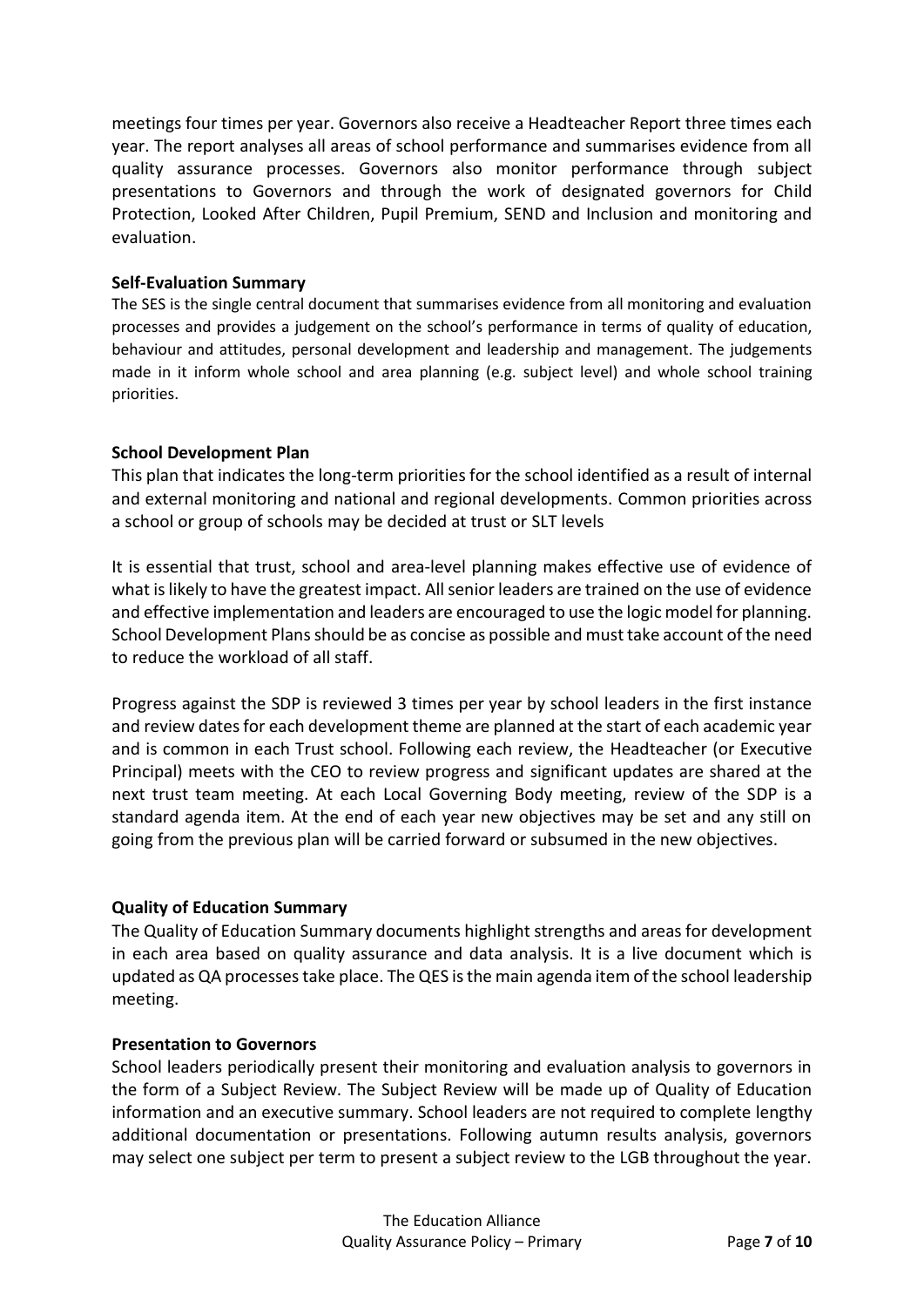Where serious concerns about performance arise, school leaders may direct an Extended Review consisting of lesson observations, learning walks, interviews and book samples.

# **Learning Walks**

Leaders undertake learning walks regularly and focus on a specific area of teaching and learning. The findings are shared with other leaders and teaching colleagues. The evidence from these learning walks is shared with colleagues, summarised in the Quality of Education Summary document and informs specific CPD. Patterns of strengths and causes for concern are shared with Local Governing Bodies as part of the Headteacher Report.

# **Work Sample**

Pupils' books and folders are sampled to collect evidence of achievement, quality of teaching and learning, behaviour of pupils and quality of leadership and management.

Books are sampled by leaders with two different purposes: checks focus on consistency of standards; work sampling looks at progress, challenge, inclusion and impact of feedback. This element of the book sample will be completed by a school leader and designed to identify strengths and areas of development linked to curriculum implementation. Additional learning conversations are conducted, where appropriate, with groups of pupils and focus on progress, attitudes to learning, challenge, sufficiency and assessment. Findings will be shared during curriculum development time and provide opportunity for discussion and celebrated practice.

# **Classroom observations**

Observations can be important in improving teaching and learning. School leaders will, where possible, observe with a subject/phase expert to ensure they are consistent in their conversations and feedback to staff.

Observations are not graded and will form part of the dialogue between leaders and teachers to drive personal development and support the learning of pupils in every classroom.

# **Floodlighting/Spotlighting**

Periodically leaders will conduct floodlighting activities to gather evidence to review a particular aspect of provision. The focus of the floodlighting will be shared with staff in advance and will consist of a combination of lesson visits, work samples and pupil voice. Feedback will be shared with staff as a group. As a follow up to this, an individually recorded learning walk or work sample will be used as a spotlighting activity to re-visit areas for development or particular strengths. The floodlighting and spotlighting will inform subject specific CPD in Curriculum Development Time.

# **Staff Development Time**

Designated time within staff meetings will be used to review and reflect current areas of strength and areas of development linked to specific priorities within the school. Trust and school priorities will be shared, and school staff will have the opportunity to work collaboratively to plan, share and design curriculum aspects with a key focus on improving the outcomes of all pupils through better subject specific knowledge and pedagogy. Where